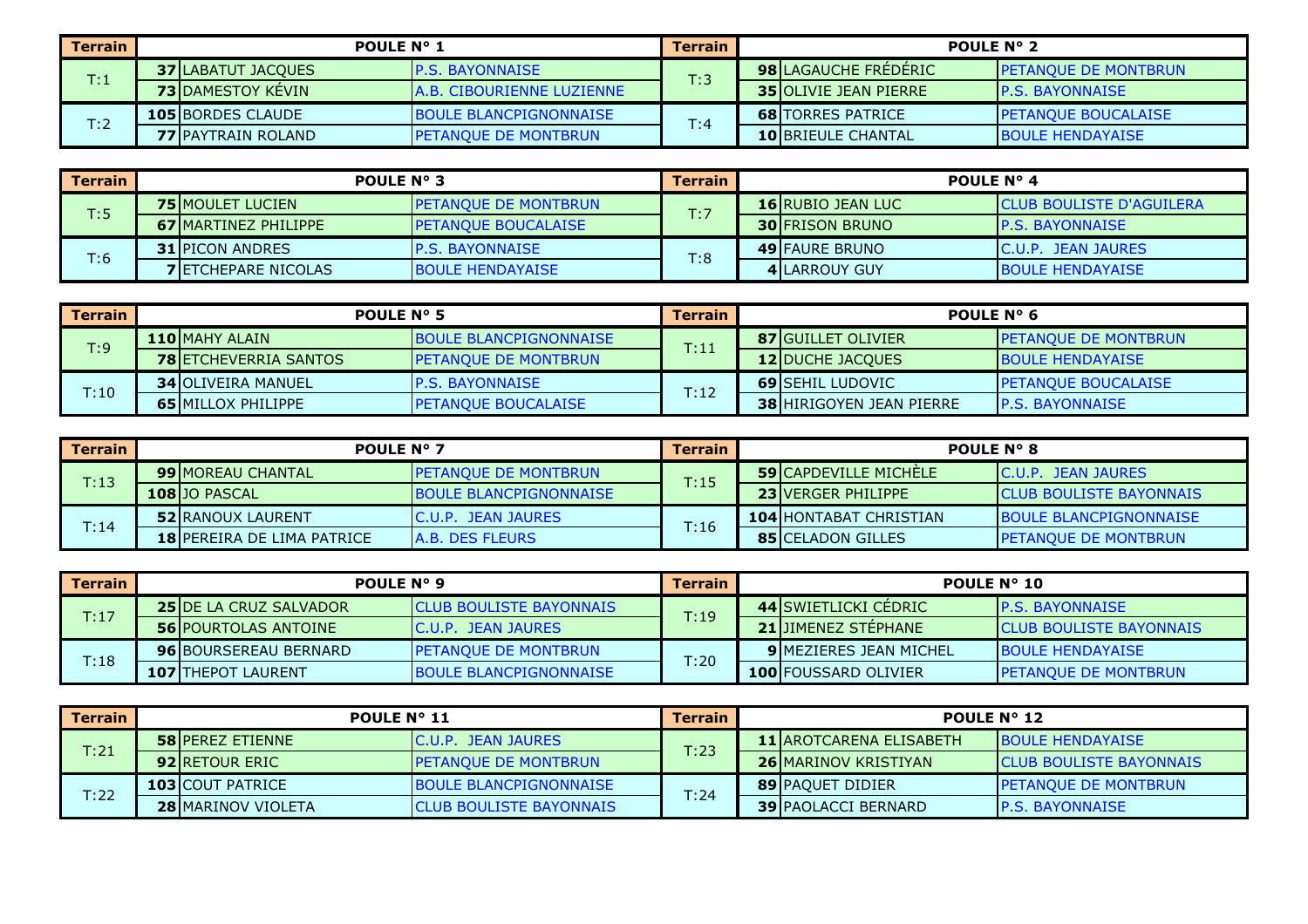| Terrain | <b>POULE N° 13</b>             |                                 | <b>Terrain</b> | POULE $N^{\circ}$ 14           |                              |  |
|---------|--------------------------------|---------------------------------|----------------|--------------------------------|------------------------------|--|
| T:25    | <b>33 JANSOULT PATRICK</b>     | <b>IP.S. BAYONNAISE</b>         | T:27           | <b>19 IMARTINEZ JEAN LOUIS</b> | A.B. DES FLEURS              |  |
|         | <b>117 TADDEI GÉRARD</b>       | <b>BOULE BLANCPIGNONNAISE</b>   |                | <b>57 MARCOS BERNARD</b>       | IC.U.P. JEAN JAURES          |  |
|         | <b>24 AINCIART JEAN-PIERRE</b> | <b>ICLUB BOULISTE BAYONNAIS</b> | T:28           | <b>90 MARCILLE ARNAUD</b>      | <b>IPETANOUE DE MONTBRUN</b> |  |
| T:26    | <b>102 MOULET DIDIER</b>       | <b>PETANOUE DE MONTBRUN</b>     |                | <b>5 PICHAUD MICHEL</b>        | <b>BOULE HENDAYAISE</b>      |  |

| Terrain | POULE N° 15                   |                              | Terrain | POULE $N^{\circ}$ 16       |                                  |  |
|---------|-------------------------------|------------------------------|---------|----------------------------|----------------------------------|--|
| T:29    | <b>64 STROPPA PATRICK</b>     | <b>IPETANQUE BOUCALAISE</b>  | T:31    | <b>118 TADDEI GISELE</b>   | <b>BOULE BLANCPIGNONNAISE</b>    |  |
|         | <b>2IMILLENCOURT STEPHANE</b> | <b>IBOULE HENDAYAISE</b>     |         | <b>45 PELLEGRIN XAVIER</b> | <b>IP.S. BAYONNAISE</b>          |  |
| T:30    | <b>48 SERRANO JOSEPH</b>      | IC.U.P. JEAN JAURES          | T:32    | <b>71 ICLAUDE LAURENT</b>  | <b>A.B. CIBOURIENNE LUZIENNE</b> |  |
|         | <b>83 ISTANG LAURENT</b>      | <b>IPETANQUE DE MONTBRUN</b> |         | <b>95 IOULES ALAIN</b>     | <b>PETANQUE DE MONTBRUN</b>      |  |

| Terrain | POULE N° 17                 |                                | <b>Terrain</b> | <b>POULE N° 18</b>            |                                  |  |
|---------|-----------------------------|--------------------------------|----------------|-------------------------------|----------------------------------|--|
| T:33    | <b>43 CHAVANCE FREDERIC</b> | <b>IP.S. BAYONNAISE</b>        | T:35           | <b>116 BOUQUET JACQUES</b>    | <b>BOULE BLANCPIGNONNAISE</b>    |  |
|         | <b>106 LALOUBERE DANIEL</b> | <b>IBOULE BLANCPIGNONNAISE</b> |                | <b>14 ETCHEBES THIERRY</b>    | <b>IA.S. BOULISTES DE BIDART</b> |  |
|         | <b>62 MAZOUAT HERVE</b>     | <b>PETANQUE BOUCALAISE</b>     |                | <b>84 IDANE FREDERIC</b>      | <b>IPETANOUE DE MONTBRUN</b>     |  |
| T:34    | <b>82 BOYER MICHEL</b>      | <b>IPETANQUE DE MONTBRUNA</b>  | T:36           | <b>54 HIRIGOYEN JEAN MARC</b> | <b>C.U.P. JEAN JAURES</b>        |  |

| Terrain | POULE N° 19                  |                             | <b>Terrain</b> | <b>POULE N° 20</b>        |                             |  |
|---------|------------------------------|-----------------------------|----------------|---------------------------|-----------------------------|--|
| T:37    | <b>51 IDENIS JEAN-PIERRE</b> | IC.U.P. JEAN JAURES         | T:39           | <b>1 HEINEN JULIEN</b>    | <b>IBOULE HENDAYAISE</b>    |  |
|         | <b>80 DURAND ANDRE</b>       | <b>PETANQUE DE MONTBRUN</b> |                | 97 ALAZARD FRANCIS        | <b>PETANQUE DE MONTBRUN</b> |  |
|         | <b>63 ICAZADE CLAUDE</b>     | <b>IPETANOUE BOUCALAISE</b> |                | <b>47 POUSSIER DIDIER</b> | IC.U.P. JEAN JAURES         |  |
| T:38    | <b>3 FOURREY ERIC</b>        | <b>BOULE HENDAYAISE</b>     | T:40           | <b>17ILERZY JOSEPH</b>    | IA.B. DE CAMBO              |  |

| Terrain | <b>POULE N° 21</b>            |                                  | <b>Terrain</b> | <b>POULE N° 22</b>             |                                 |  |
|---------|-------------------------------|----------------------------------|----------------|--------------------------------|---------------------------------|--|
| T:41    | <b>91 IKAPEZYNSKI ERIC</b>    | <b>IPETANOUE DE MONTBRUN</b>     | T:43           | <b>8 BAROTCARENA XAVIER</b>    | <b>IBOULE HENDAYAISE</b>        |  |
|         | <b>40 PICON SAMUEL</b>        | <b>IP.S. BAYONNAISE</b>          |                | <b>94 BRICCO RENE</b>          | <b>PETANQUE DE MONTBRUN</b>     |  |
|         | <b>114 IMONCOMBLE PATRICK</b> | <b>BOULE BLANCPIGNONNAISE</b>    |                | <b>50 ELIZAGOIEN PATRICK</b>   | <b>C.U.P. JEAN JAURES</b>       |  |
| T:42    | <b>72IURANGA SERGE</b>        | <b>A.B. CIBOURIENNE LUZIENNE</b> | T:44           | <b>22 IDEVALLOIS SEBASTIEN</b> | <b>ICLUB BOULISTE BAYONNAIS</b> |  |

| Terrain | <b>POULE N° 23</b>                |                               | Terrain | POULE $N^{\circ}$ 24 |                             |                                  |
|---------|-----------------------------------|-------------------------------|---------|----------------------|-----------------------------|----------------------------------|
| T:45    | <b>76 PADRELA AMILCAR</b>         | <b>IPETANOUE DE MONTBRUN</b>  | T:47    |                      | <b>29 JIMENEZ JONATHAN</b>  | <b>IP.S. BAYONNAISE</b>          |
|         | <b>46 IGERVAISE FREDERIC</b>      | IC.U.P. JEAN JAURES           |         |                      | <b>60 LASNIER CLAUDE</b>    | IC.U.P. JEAN JAURES              |
| T:46    | <b>115 ILABOURDETTE SEBASTIEN</b> | <b>BOULE BLANCPIGNONNAISE</b> | T:48    |                      | <b>113 BARTHE PASCAL</b>    | <b>BOULE BLANCPIGNONNAISE</b>    |
|         | <b>66 HIRIGOYEN REGIS</b>         | <b>IPETANOUE BOUCALAISE</b>   |         |                      | <b>70 CHAU-CHIEU LIONEL</b> | <b>A.B. CIBOURIENNE LUZIENNE</b> |